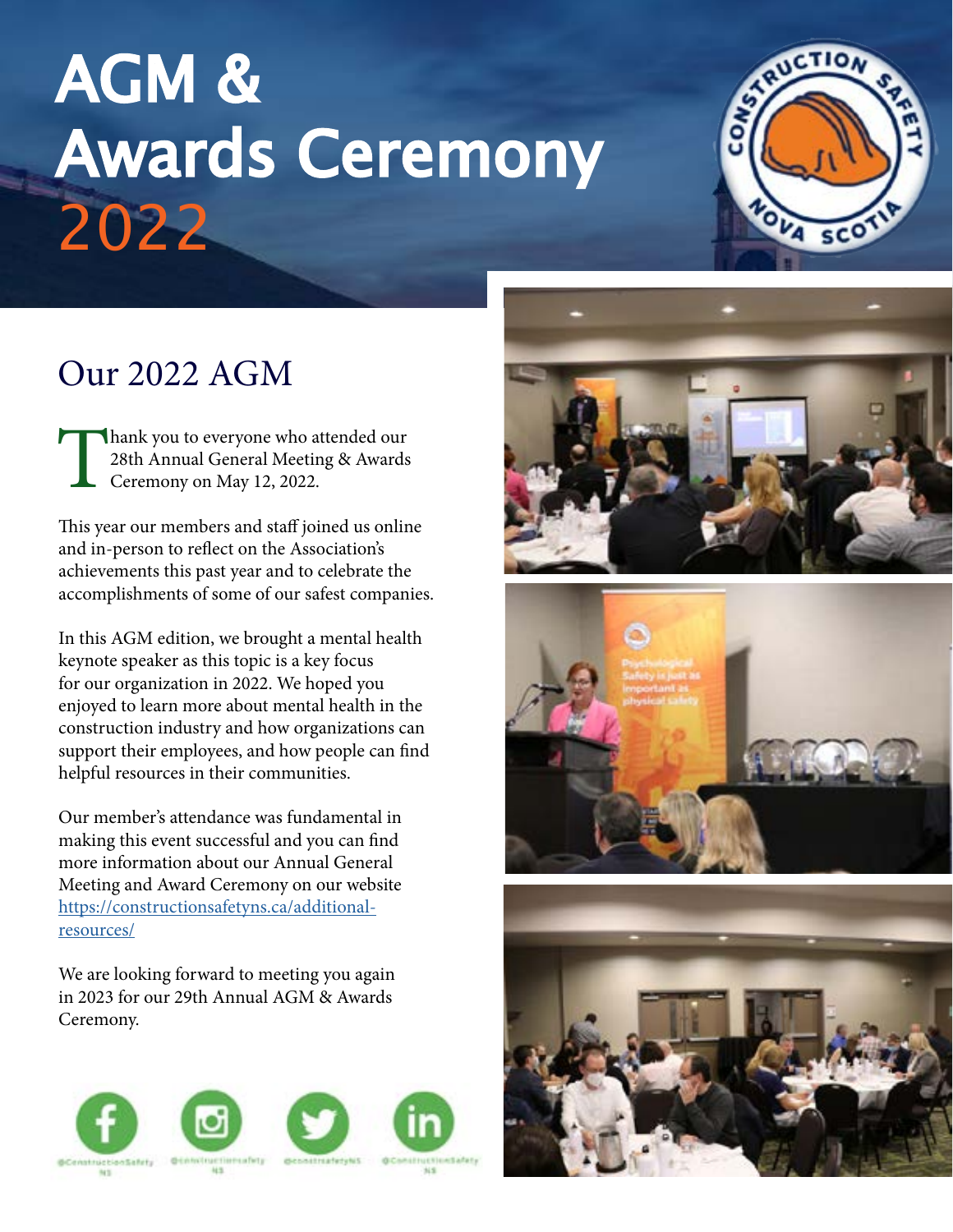## Safety Awards

**EVERNS** recognizes<br>
companies and individuals<br>
who have shown safety<br>
leadership, innovation, and good companies and individuals who have shown safety practice in the construction industry in Nova Scotia. We were astounded with the number of submissions

#### *Women and Safety Leadership*

This award is presented to a Danielle Ehler woman in occupational health and safety who exemplifies the highest standards for safety leadership, going above and beyond to create change. This individual leads by example, fostering positive safety culture and innovation in their organization and the industry. This award honors the contributions of women in the construction industry and their ongoing commitment to safety excellence.

we received this year with so many examples of improvements and great work being done in the industry. Thank you to everyone who submitted a nomination this year.





*Safety Innovation* 

This award is given to a company who demonstrates the use of a better or novel idea or method to achieve safety in their workplace.



#### *Safety Champion*

This award is given to an individual who consistently demonstrates outstanding safety excellence and support for their industry peers.



#### *Most Improved*

This award is presented to a company who has demonstrated significant health and safety improvement and growth in the previous year.



Vince Burton



## Mental Health Workshop

**M** ichael DeVen-<br>
ney was our<br>
at this year's AGM and ney was our keynote speaker Awards Ceremony. Michael is a passionate mental health advocate, speaker, and workplace researcher who speaks openly about his own struggles with mental illness and the stigma men face. He is a mental health advocate and business owner who specializes in workplace research and solutions.

Pulling from recent data from Nova Scotia workplaces, the keynote address provided tangible actions that leaders in the construction industry can take to support a more psychologically safe working environment for their employees.

After his keynote, Michael provided an interactive workshop designed to help participants apply the concepts and principles of building a psychologically safe working environment in their own workplaces.